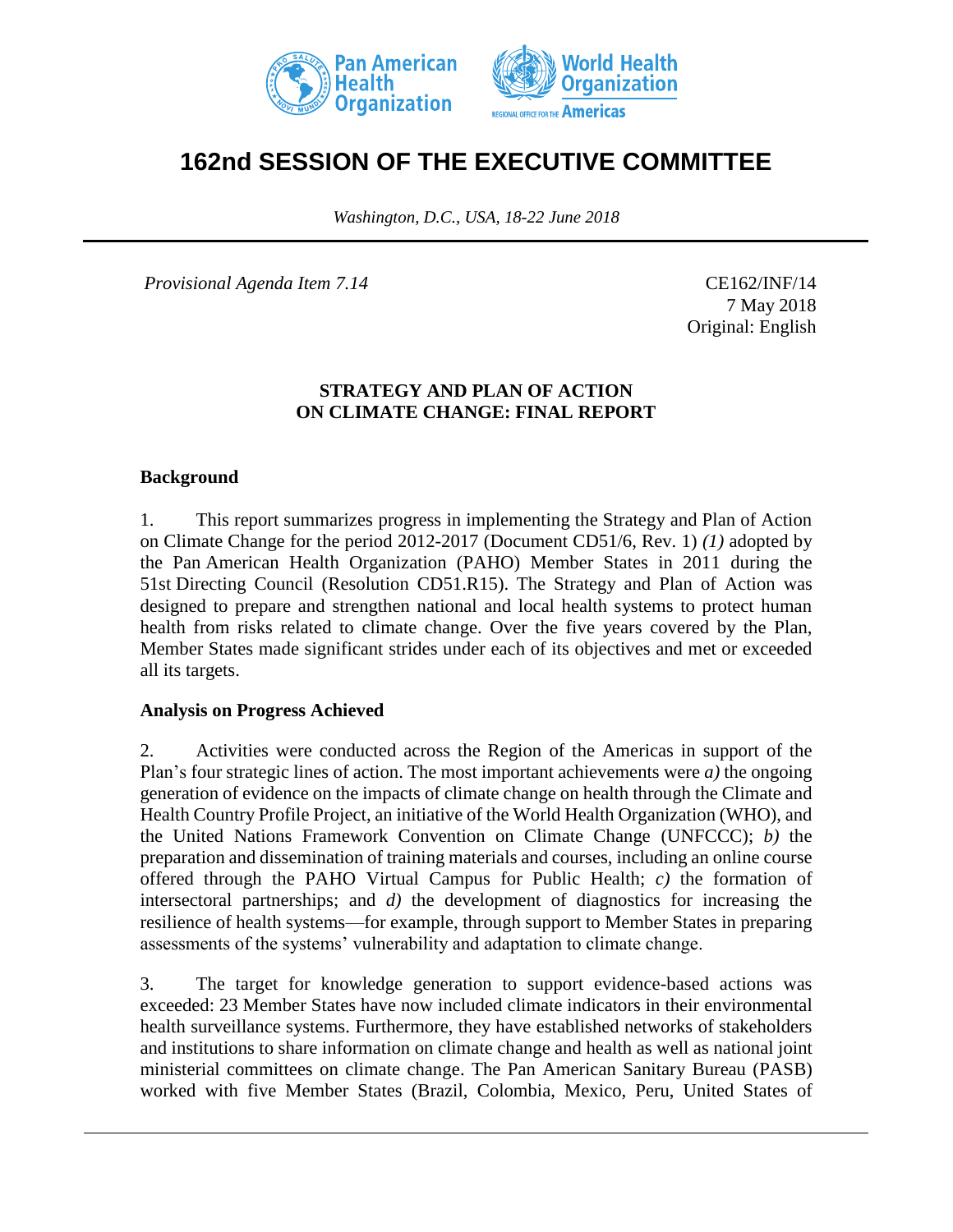America) to prepare and disseminate their profiles as part of the UNFCCC Climate and Health Country Profile Project of WHO *(2)*. Six additional profiles were prepared and are under consultation. Launching of the quarterly *Caribbean Health Climatic Bulletin (3)* represented a successful partnership between PAHO, the Caribbean Public Health Agency (CARPHA), and the Caribbean Institute for Meteorology and Hydrology. Work with collaborating centers continued to provide countries with support on evidence-building and informed decision-making. For example, a series of reports on sustainable development and health were produced in coordination with the Oswaldo Cruz Foundation and the Brazilian Ministry of Health, which together with PAHO oversee the ongoing Climate and Health Observatory in Brazil. Also, evidence was disseminated in the form of a chapter on climate change and health in the PAHO publication *Health in the Americas 2017 (4)*.

4. Member States ramped up their efforts to raise awareness and promote education on climate change, successfully meeting the target for this strategic area. Activities focused on producing information and sensitizing decision-makers about projected climate-related health outcomes and on developing national and regional strategies to reduce risks to public health. For example, PASB provided technical support for development of the Mercosur Strategy to Protect Health against Climate Change *(5)* and supported organization of the regional framework Advancing Caribbean Cooperation in Health IV. In addition, the Bureau supported the Government of Peru on the organization of health meetings in preparation for and during the twentieth session of the UNFCCC Conference of the Parties. Also, in collaboration with the Amazon Cooperation Treaty Organization, PASB assisted with the organization of a training program and the publication of a report on risk management and adaptation to climate change, which helped countries in the Amazon subregion to incorporate a health perspective in their plans. Furthermore, PASB assisted in the preparation of a United Nations report on the social dimensions of climate change *(6)*. To raise awareness about the health risks associated with climate change, PASB worked with the National Public Health Institute in Mexico to launch an online course in Spanish about climate change and health. The course, available on the PAHO Virtual Campus, has been accessed by over 5,000 people from 34 countries.

5. Under the strategy that called for building partnerships on climate change among health-oriented institutions, 33 Member States submitted health sector contributions as part of their national communications to the UNFCCC, far exceeding the target. PASB, for its part, assisted in the establishment of multidisciplinary expert groups and networks to guide and strengthen health sector actions on climate change. It also helped to organize preparatory meetings, prepare reports, and provide financial support for health representatives from the Americas to participate in UNFCCC Conference of Parties and other international meetings on the subject. These actions were accompanied by the launching of global multistakeholder initiatives such as the Climate and Clean Air Coalition, the Ministerial Declaration on Health, Environment, and Climate Change, and the global initiative on climate change and health of Small Island Developing States. PASB provided Member States with awareness-raising, training, and support toward fulfillment of these global commitments.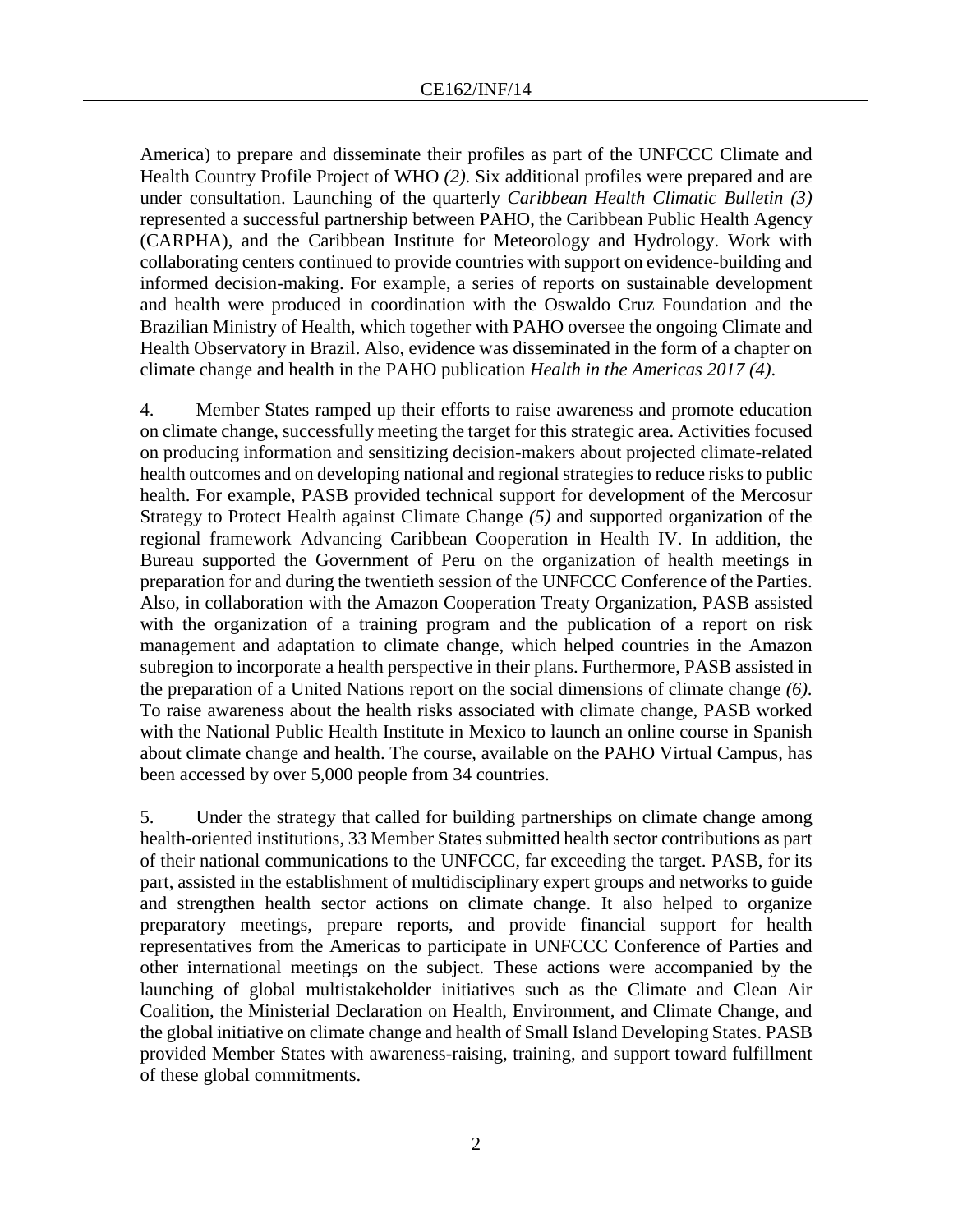6. Finally, Member States also exceeded the target for actions to develop health system response capacity to adapt to climate change. In all, 27 Member States completed their climate change and health vulnerability and adaptation assessments. PASB provided technical cooperation on designing and executing national strategies and adaptation plans that address the health risks of climate change. Member States received guidance on the preparation of vulnerability and adaptation assessments and the health chapters of national adaptation plans (H-NAPs) through the WHO publications *Protecting Health from Climate Change: Vulnerability and Adaptation Assessment (7)* and *Operational Framework for Building Climate Resilient Health Systems (8)*, as well as training and technical support in all subregions of the Americas.

| Strategic Line of Action 1: Evidence: Strengthening the generation and dissemination of<br>knowledge regarding health risks associated with climate change and about the appropriate<br><i>public health response to this phenomenon</i> |                                                                                                                                               |                                                                                                                   |  |  |
|------------------------------------------------------------------------------------------------------------------------------------------------------------------------------------------------------------------------------------------|-----------------------------------------------------------------------------------------------------------------------------------------------|-------------------------------------------------------------------------------------------------------------------|--|--|
| <b>Objective</b>                                                                                                                                                                                                                         | Indicator, baseline, and target                                                                                                               | <b>Status</b>                                                                                                     |  |  |
| Promote and support the<br>generation and<br>dissemination of<br>knowledge to facilitate<br>evidence-based actions to<br>reduce health risks<br>associated with climate<br>change.                                                       | Number of countries that<br>include climate indicators in<br>their environmental health<br>surveillance systems.<br>Baseline: 7<br>Target: 20 | 23 countries<br>Participation in the Climate and<br>Health Country Profile Project<br>in partnership with UNFCCC. |  |  |

*Strategic Line of Action 2: Awareness-raising and education: Creating awareness and increasing knowledge about the health effects of climate change among the general public and in other sectors, including health personnel, by promoting training and by communicating and disseminating information through a multidisciplinary approach*

| <b>Objective</b>                                                                                                                                     | Indicator, baseline, and target                                                                                                                                  | <b>Status</b>                                                                                                                                             |
|------------------------------------------------------------------------------------------------------------------------------------------------------|------------------------------------------------------------------------------------------------------------------------------------------------------------------|-----------------------------------------------------------------------------------------------------------------------------------------------------------|
| Raise awareness and<br>increase knowledge of<br>the effects of climate<br>change on health in order<br>to facilitate public health<br>interventions. | Number of countries that<br>include information on climate<br>change and health in their<br>national climate change<br>strategies.<br>Baseline: 14<br>Target: 25 | 25 countries<br>PAHO Virtual Campus online<br>course on climate change and<br>health (in Spanish);<br>Training on health in national<br>adaptation plans. |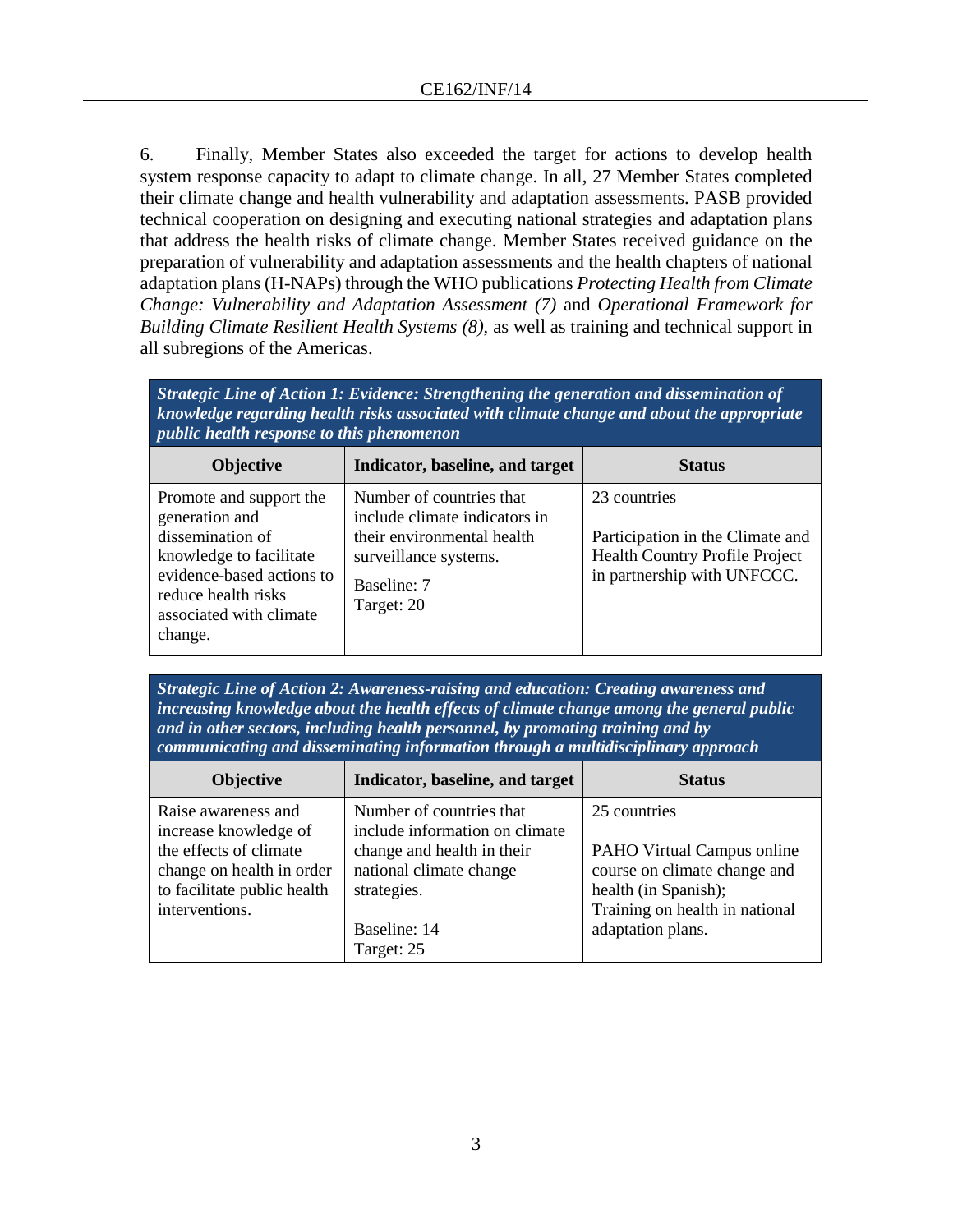*Strategic Line of Action 3: Partnerships: Promoting, articulating, and establishing crossdisciplinary, interagency, and intersectoral partnerships to ensure that health protection and promotion is central to climate change policies*

| <b>Objective</b>                                                                                                         | Indicator, baseline, and target                                                                                                                                                                      | <b>Status</b>                                                        |
|--------------------------------------------------------------------------------------------------------------------------|------------------------------------------------------------------------------------------------------------------------------------------------------------------------------------------------------|----------------------------------------------------------------------|
| Promote policies and<br>interventions in and<br>between countries in<br>coordination with other<br>agencies and sectors. | Number of countries in which<br>the health sector contributes to<br>the UNFCCC reporting on<br>health issues in their National<br>Communications to the<br>Convention.<br>Baseline: 14<br>Target: 25 | 33 countries.<br>Launch of global multi-<br>stakeholder initiatives. |

*Strategic Line of Action 4: Adaptation: Strengthening and developing the capacity of health systems to design, implement, monitor, and evaluate adaptation measures designed to improve response capacity to the risks posed by climate change*

| <b>Objective</b>                                                                                                              | Indicator, baseline, and target                                                                                                                | <b>Status</b>                                                                                                                 |
|-------------------------------------------------------------------------------------------------------------------------------|------------------------------------------------------------------------------------------------------------------------------------------------|-------------------------------------------------------------------------------------------------------------------------------|
| Support the evaluation of<br>the population's<br>vulnerability to climate<br>change and identify<br>adaptation interventions. | Number of countries that have<br>completed climate change and<br>health vulnerability adaptation<br>assessments.<br>Baseline: 13<br>Target: 25 | 27 countries<br>Publication of documents and<br>training to guide country<br>preparation of national<br>strategies and plans. |

## **Action Necessary to Improve the Situation**

7. To maintain the progress achieved under the Strategy and Plan of Action (2012-2017), it is important to continue to build capacities and provide support to countries for the participation of health representatives in the global climate change agenda and for the implementation of actions on climate change and health. Those actions must take relevant international initiatives into consideration, including the Paris Agreement 2015 *(9)*, the United Nations Sustainable Development Goals *(10)*, and the Sendai Framework for Disaster Risk Reduction 2015-2030 *(11*). Despite the growing recognition that health is one of the sectors most affected by climate change, there are gaps and challenges in the development of national and regional projects to support health systems in adapting to climate change and mitigating its effects. Funding is needed to increase the resilience of health systems and build the human resources capacity to tackle these issues. The way forward starts with recognizing the vulnerabilities of health systems to climate change at the regional, national and subnational levels, and then by preparing multisectoral plans and roadmaps to increase health system resilience—for example, H-NAPs and adaptation projects. Health considerations should also be taken into account in intersectoral actions to reduce greenhouse gas emissions that contribute to climate change and degrade air quality, placing a double burden on health. Sustainable systems need to be implemented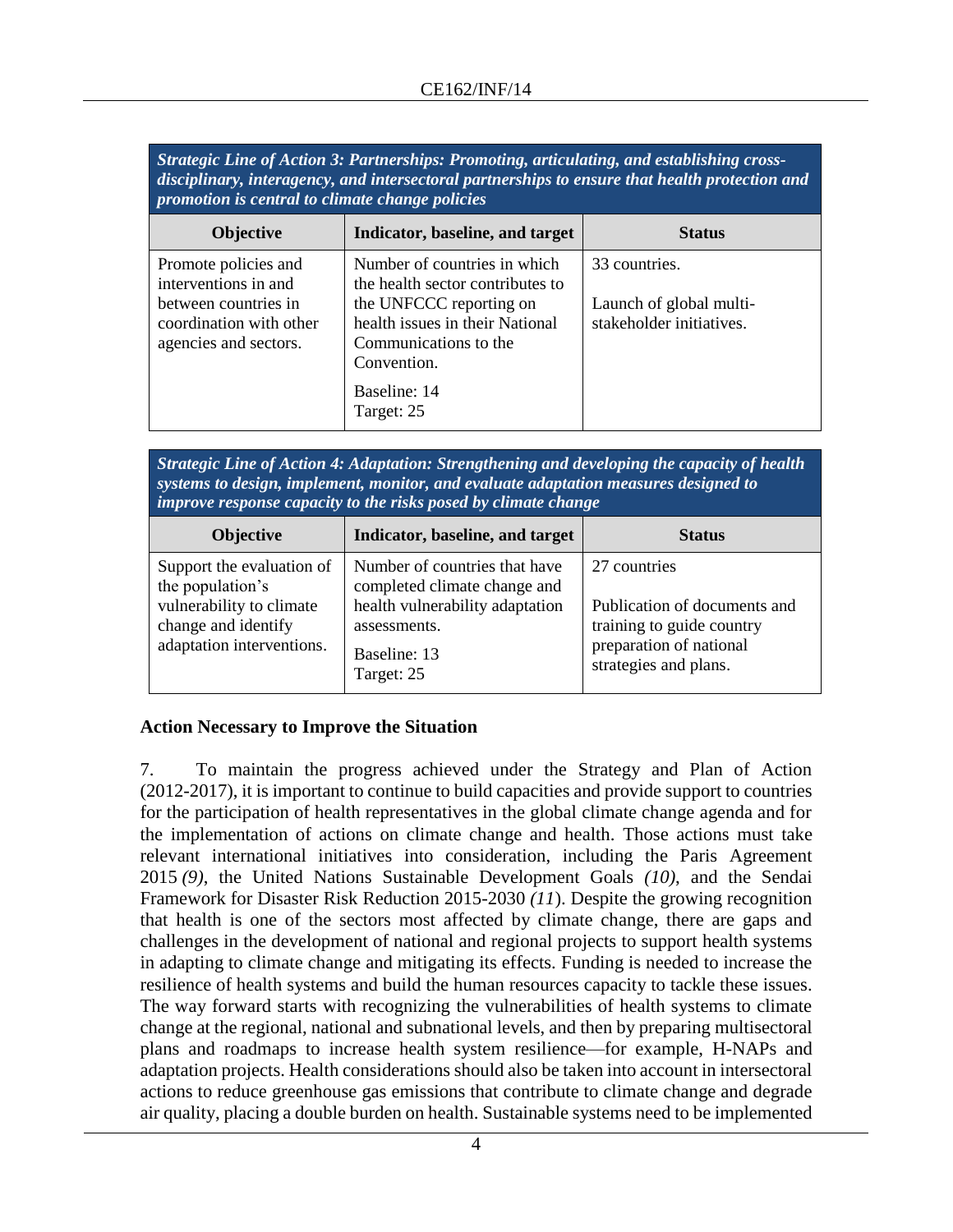in transportation, agriculture, water and sanitation, and energy production, among other areas. In addition, infrastructural changes in health facilities and sustainable procurement systems can directly reduce emissions from the health sector and help the sector lead by example.

## **Action by the Executive Committee**

8. The Executive Committee is invited to take note of this final report and provide any comments as it deems pertinent.

# **References**

- 1. Pan American Health Organization. Strategy and Plan of Action on Climate Change, 2012-2017 [Internet]. 51th Directing Council of PAHO, 63rd Session of the WHO Regional Committee for the Americas; 2011 Sep 26-30; Washington, DC. Washington, DC: PAHO; 2011 (Document CD51/6, Rev. 1) [accessed 2018 Feb 12]. Available from: [https://www.paho.org/hq/index.php?option=com\\_docman&task=doc\\_download&gid](https://www.paho.org/hq/index.php?option=com_docman&task=doc_download&gid=14471&Itemid=270&lang=en)  $=14471\&$ Itemid=270 $\&$ lang=en
- 2. World Health Organization. Climate and health country profiles–2015: a global overview [Internet]. Geneva: WHO; 2015 [accessed 2018 Feb 12]. Available from: [http://www.who.int/globalchange/resources/country](http://www.who.int/globalchange/resources/country-profiles/climatechange_global_overview.pdf)[profiles/climatechange\\_global\\_overview.pdf](http://www.who.int/globalchange/resources/country-profiles/climatechange_global_overview.pdf)
- 3. Pan American Health Organization, Caribbean Public Health Agency and Caribbean Institute for Meteorology and Hydrology. Caribbean Health Climatic Bulletin [Internet]. vol. 1, issue 3 [accessed 2018 Feb 12]. Available from: [https://rcc.cimh.edu.bb/files/2017/12/DJF-Health-Climatic-Bulletin\\_FINAL.pdf](https://rcc.cimh.edu.bb/files/2017/12/DJF-Health-Climatic-Bulletin_FINAL.pdf)
- 4. Pan American Health Organization. Health in the Americas: 2017 edition. Climate change and health [Internet]. Washington, DC: PAHO; 2017 [accessed 2018 Feb 12]. Available from: <http://www.paho.org/salud-en-las-americas-2017/?p=53>
- 5. Organización Panamericana de la Salud. Estrategia Mercosur para Proteger la Salud ante el Cambio Climático [Internet]. Asunción, Paraguay: OPS; 2011 [accessed 2018 Feb 12]. Available from: [http://iris.paho.org/xmlui/bitstream/handle/123456789/10098/9789996763892\\_esp.p](http://iris.paho.org/xmlui/bitstream/handle/123456789/10098/9789996763892_esp.pdf?sequence=1&isAllowed=y) [df?sequence=1&isAllowed=y](http://iris.paho.org/xmlui/bitstream/handle/123456789/10098/9789996763892_esp.pdf?sequence=1&isAllowed=y)
- 6. United Nations Task Team on Social Dimensions of Climate Change. The social dimensions of climate change: discussion draft [Internet] [accessed 2018 Feb 12]. Available from: [http://www.who.int/globalchange/mediacentre/events/2011/social](http://www.who.int/globalchange/mediacentre/events/2011/social-dimensions-of-climate-change.pdf)[dimensions-of-climate-change.pdf](http://www.who.int/globalchange/mediacentre/events/2011/social-dimensions-of-climate-change.pdf)